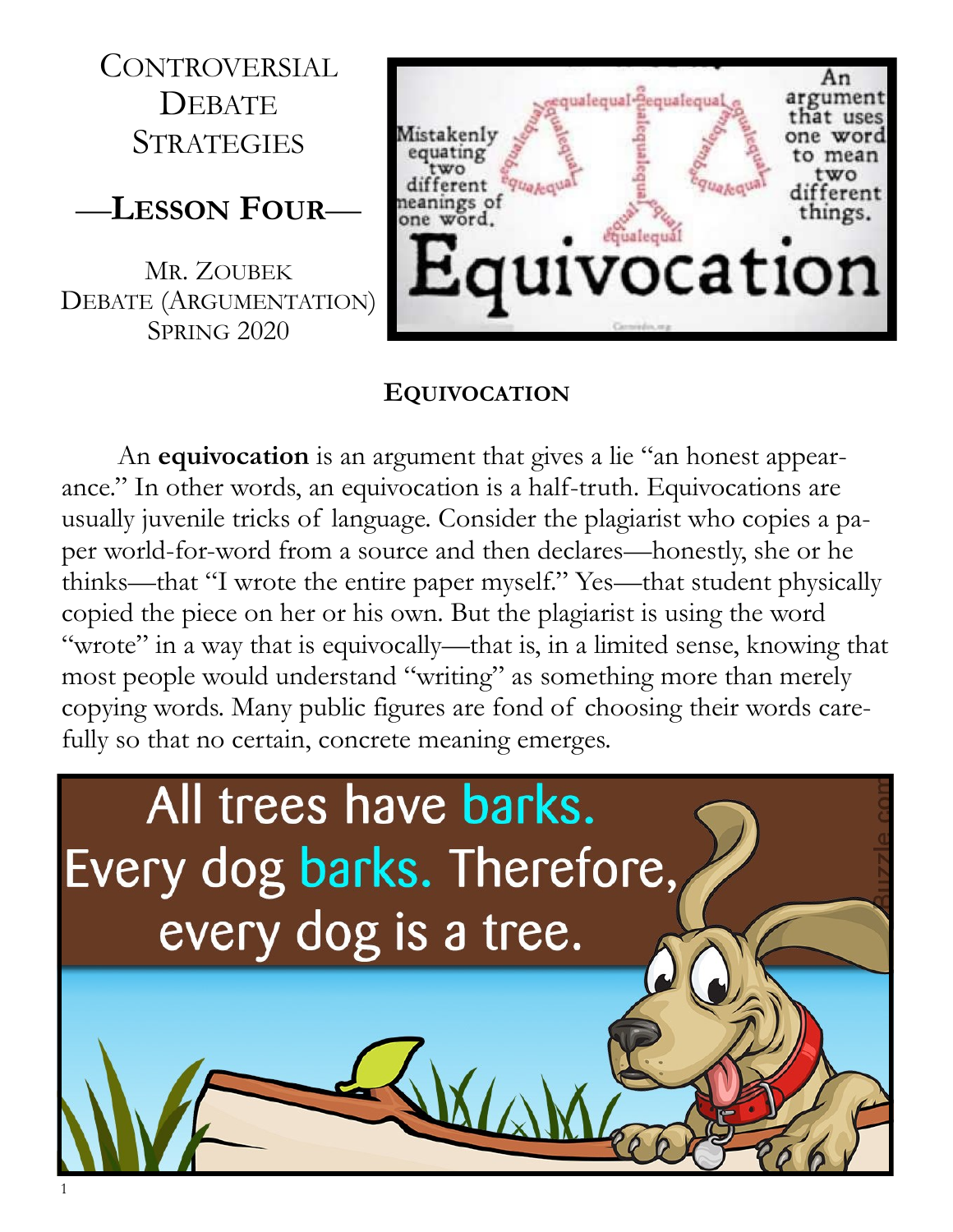## **NON SEQUITUR**

A **non sequitur** is an argument in which claims, reasons, or warrants fail to connect logically; one point doesn't follow another. As with other fallacies, children are notably adept at framing non sequiturs. Consider this familiar form: "You don't love me, or you'd buy me that bike!" It might be evident to harassed parents that no connection exists between love and toys, especially if they were to consider the implied warrant:

**Claim:** You must not love me . . .

**Rationale:** . . . because you haven't bought me that bicycle . . .

Warrant: . . . because buying bicycles for children is essential to loving them . . .

A five-year-old might endorse that warrant. But no responsible, reasonable adult would, because love does not depend on buying things. Activities more logically related to love might include feeding and clothing a child; taking care of a child when she or he is sick; providing shelter and education; and so on. In effect, non sequiturs occur when debaters omit a step in an otherwise logical chain of reasoning, assuming that the audience agrees with what may be a highly contestable claim.

For example, it is a non sequitur to simply argue that the comparatively poor performance of American students on international mathematics examinations means that the country should spend more money on math education. Such a conclusion might be justified if a correlation were known or found to exist between mathematical ability and money spent on education. But the students' performance might be poor for reasons other than educational funding. A rhetor should first establish the nature of the problem before offering a solution.

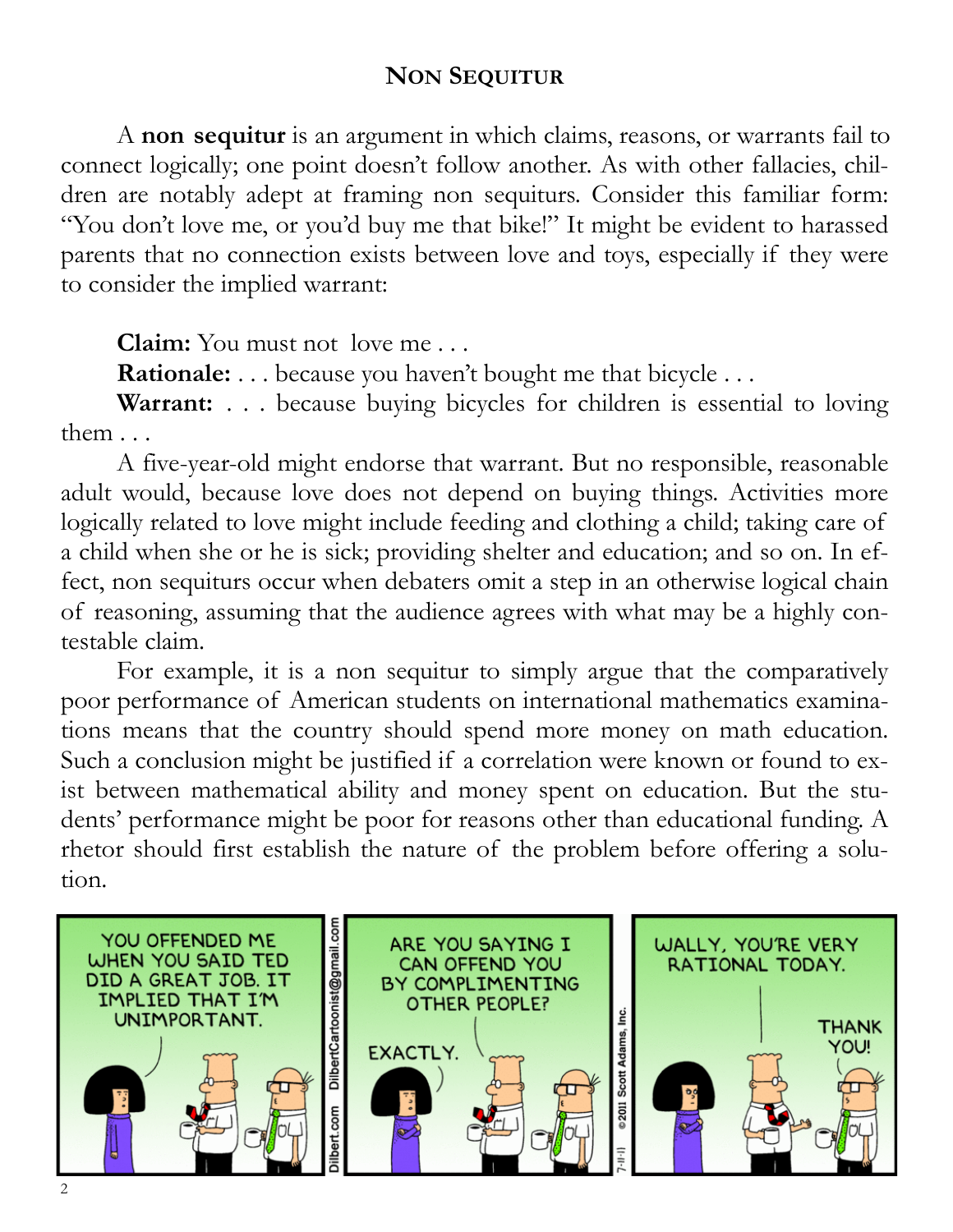

**THE STRAW MAN**

Those who resort to **"the straw man fallacy"** attack an argument that really is not there—one that's much weaker or more extreme than the argument that's actually being made. By "setting up a straw man" in this way, the rhetor has an argument that's easy to knock down, proceeds to do so, then claims victory.

Consider, for example, the controversy surrounding "teaching evolution" versus "teaching intelligent design" in science classrooms. Those arguing against intelligent design may say that "intelligent design advocates the claim that life was created by some white-haired figure in the sky." Those arguing against evolution sometimes say that "evolutionists claim that evolution is all random chance, so the human eye just came into existence randomly." In *both* instances, these rhetors refute arguments that go *beyond* the claims their opponents have actually made. At least in their public political or legal statements, supporters of intelligent design do not make any claims about whom or what "the intelligent designer" is. And supporters of evolution contend that the process is random only in the sense that it's drive by random mutations in genes; organisms "evolve" only if such mutations make them better adapted to their environment (such as by increasing their ability to detect light) and thus more likely to reproduce.

3 Both sides are attacking weak arguments their opponents aren't actually making. As a result, both sides are ignoring the tougher issues.